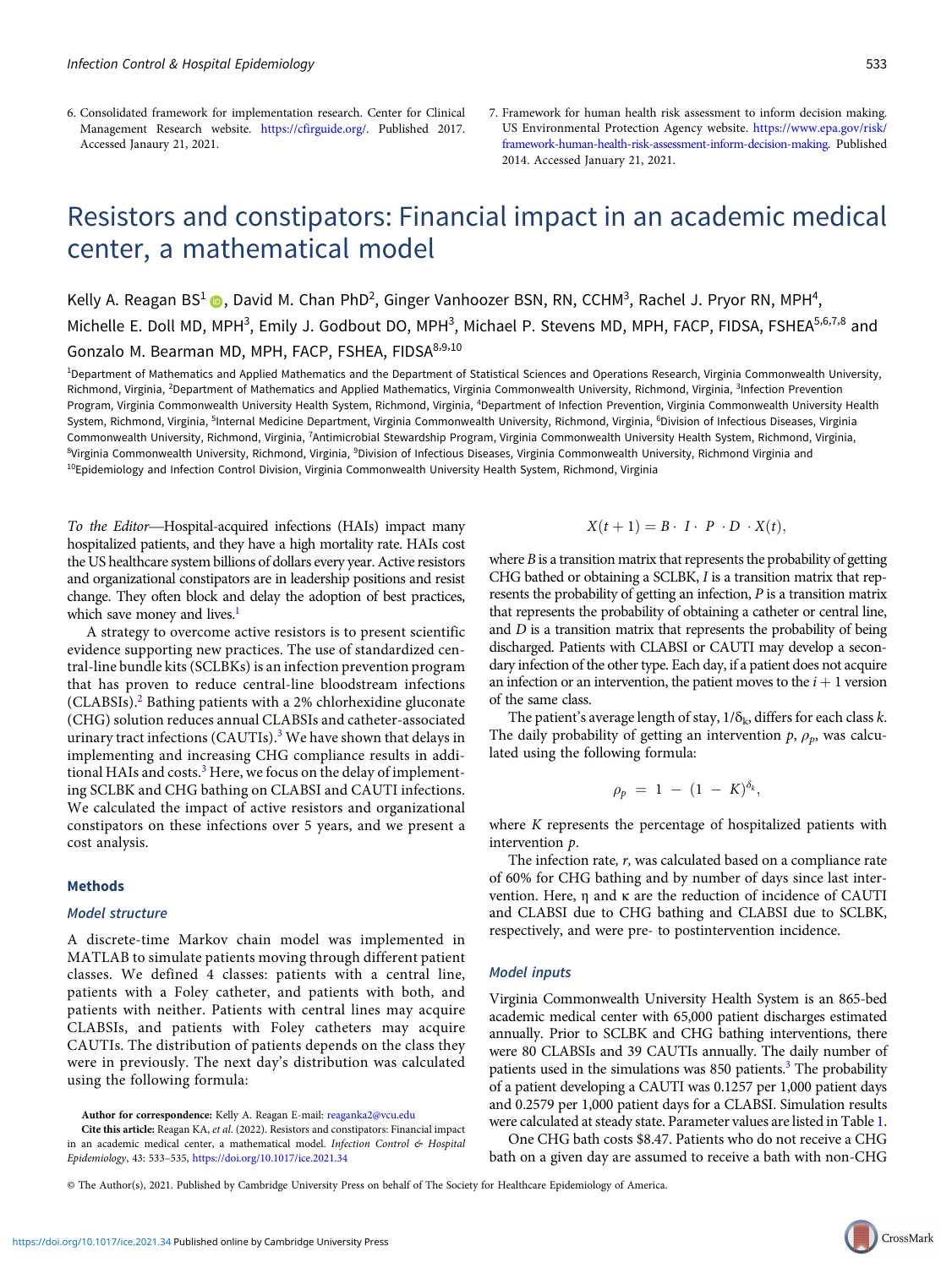#### Table 1. Parameters Used in the Simulations

| Parameter                                                                                   | Parameter Symbol           | <b>Parameter Value</b>                        | Source                                                       |
|---------------------------------------------------------------------------------------------|----------------------------|-----------------------------------------------|--------------------------------------------------------------|
| Discharge rate for patients with central lines                                              | $\delta_{\text{CI}}$       | 0.0556(18 d)                                  | Dube et al <sup>6</sup>                                      |
| Discharge rate for patients with CAUTI                                                      | $\delta_{CAUTI}$           | 0.0556(18 d)                                  | Al-Hazmi et al <sup>7</sup>                                  |
| Discharge rate for patients with central lines and catheters                                | $\delta_{\text{Both}}$     | 0.0556(18 d)                                  | Dube et al <sup>6</sup>                                      |
| Discharge rate for patients with CLABSI                                                     | $\delta$ <sub>CLABSI</sub> | 0.0417(24 d)                                  | Dube et al <sup>6</sup>                                      |
| Discharge rate for patients with catheters                                                  | $\delta_{\mathsf{CATH}}$   | 0.1                                           | Al-Hazmi et al <sup>7</sup>                                  |
| Discharge rate for all other patients in the hospital                                       | $\delta$ Other             | 0.2                                           | Baek et al <sup>10</sup>                                     |
| Probability of getting a central line                                                       | $\rho_{CL}$                | 0.01232                                       | Chopra et al <sup>8</sup>                                    |
| Probability of getting a catheter                                                           | $P_{CATH}$                 | 0.01270                                       | Carrouget et al <sup>9</sup>                                 |
| Probability of getting both a central line and a catheter                                   | $P$ Both                   | 0.0001565                                     | Chopra et al $\frac{8}{1}$ .<br>Carrouget et al <sup>9</sup> |
| Actual infection rate for those who have receieved a central line or both devices in i days | $r_i$                      | $\frac{1-(3-i)\cdot\eta\cdot\kappa}{3}$       | Calculated                                                   |
| Actual infection rate for those who have received a catheter k days ago                     | $r_{k}$                    | $\frac{\left(1-(3-i)\cdot\kappa\right)}{3}$ r | Calculated                                                   |
| Reduction of incidence of CAUTI and CLABSI due to CHG bathing                               | $\eta$                     | 0.12, 0.6                                     | Calculated                                                   |
| Reduction of CLABSI due to the standardized kit                                             | $\kappa$                   | $0.001 - 0.20$                                | Calculated                                                   |
| Infection rate                                                                              |                            | 0.00157-0.0007                                | Calculated                                                   |

wipes that cost \$2.47 per bath. The noncentralized central-line bundle costs \$0.04 more due to the compilation of necessary supplies needed to insert a central line compared to the SCLBK. On average, a CAUTI infection costs \$13,793<sup>4</sup> and a CLABSI infection costs \$70,696.<sup>5</sup> The total cost calculation included costs related to CHG bathing materials for CAUTI, the SCLBK for CLABSI, and the costs associated with HAIs.

#### Results

Implementation of CHG bathing and SCLBK, and the associated costs, were simulated to be initiated in increments of 6-month delays and were compared no implementation over 5 years. Overall, as the delay in implementation for the infection intervention programs increased, the number of HAIs increased, and the associated savings in healthcare costs by implementation decreased.

Every 6-month delay in improvement of CHG bathing compliance resulted in ∼11 preventable CAUTIs and an additional cost of \$11,000. Every 6-month delay in implementing the SCLBK resulted in ∼10 CLABSIs and an additional \$715,000 in costs. Overall during the 5-year period, 102 CLABSIs and 105 CAUTIs could have been prevented, with a savings of ∼\$7.2 million through CLABSI prevention and \$115,000 through CAUTI prevention.

### **Discussion**

Delaying implementation of infection prevention initiatives leads to increased HAIs and total associated healthcare costs. If there are better intervention strategies that are more expensive, they may end up saving money in the end. When the SCLBK and CHG bathing are immediately implemented, healthcare systems can prevent ∼200 HAIs per year. Each monthly delay leads to decreases in total associated healthcare savings. Lower overall savings for CAUTIs was due to the \$6.00 difference with the implementation of CHG compared to a \$0.04 difference for SCLBK. Also, the healthcare costs dealing with a CAUTI were lower than for CLABSI.

The role of active resistors and organizational constipators in implementing CHG bathing and the SCLBK has a dramatic impact on hospital costs and patient outcomes. Our model was limited by assumptions, such as not including educational and monitoring costs, but it allowed for predictions and quantitative analysis of immediate or delay in implementation of CHG bathing and SCLBK and their effects.

Financial support. No financial support was provided relevant to this article.

Conflicts of interest. All authors report no conflicts of interest relevant to this article.

#### References

- 1. Bearman G, Stevens MP. Pushing beyond resistors and constipators: implementation considerations for infection prevention best practices. Curr Infect Dis Rep 2014;16:388.
- 2. McMullan C, Propper G, Schuhmacher C, et al. A multidisciplinary approach to reduce central line–associated bloodstream infections. Joint Comm J Qual Patient Saf 2013;39.2:61-AP2.
- 3. Reagan, KA, Chan, DM, Vanhoozer, G, et al. You get back what you give: decreased hospital infections with improvement in CHG bathing, a mathematical modeling and cost analysis. Am J Infect Control 47:pii:S0196- 6553(19)30683-2.
- 4. Estimating the additional hospital inpatient cost and mortality associated with selected hospital-acquired conditions. Agency for Healthcare Research and Quality website. [https://www.ahrq.gov/hai/pfp/haccost2017.](https://www.ahrq.gov/hai/pfp/haccost2017.html) [html.](https://www.ahrq.gov/hai/pfp/haccost2017.html) Published 2017. Accessed January 28, 2021.
- 5. Eliminating CLABSI, a national patient safety imperative. Agency for Healthcare Research and Quality website. [https://psnet.ahrq.gov/issue/](https://psnet.ahrq.gov/issue/eliminating-clabsi-national-patient-safety-imperative) [eliminating-clabsi-national-patient-safety-imperative.](https://psnet.ahrq.gov/issue/eliminating-clabsi-national-patient-safety-imperative) Published 2010. Accessed January 28, 2021.
- 6. Dube WC, Jacob JT, Zheng Z, et al. Comparison of rates of central line– associated bloodstream infections in patients with 1 vs 2 central venous catheters. JAMA Network Open 2020;3(3):e200396.